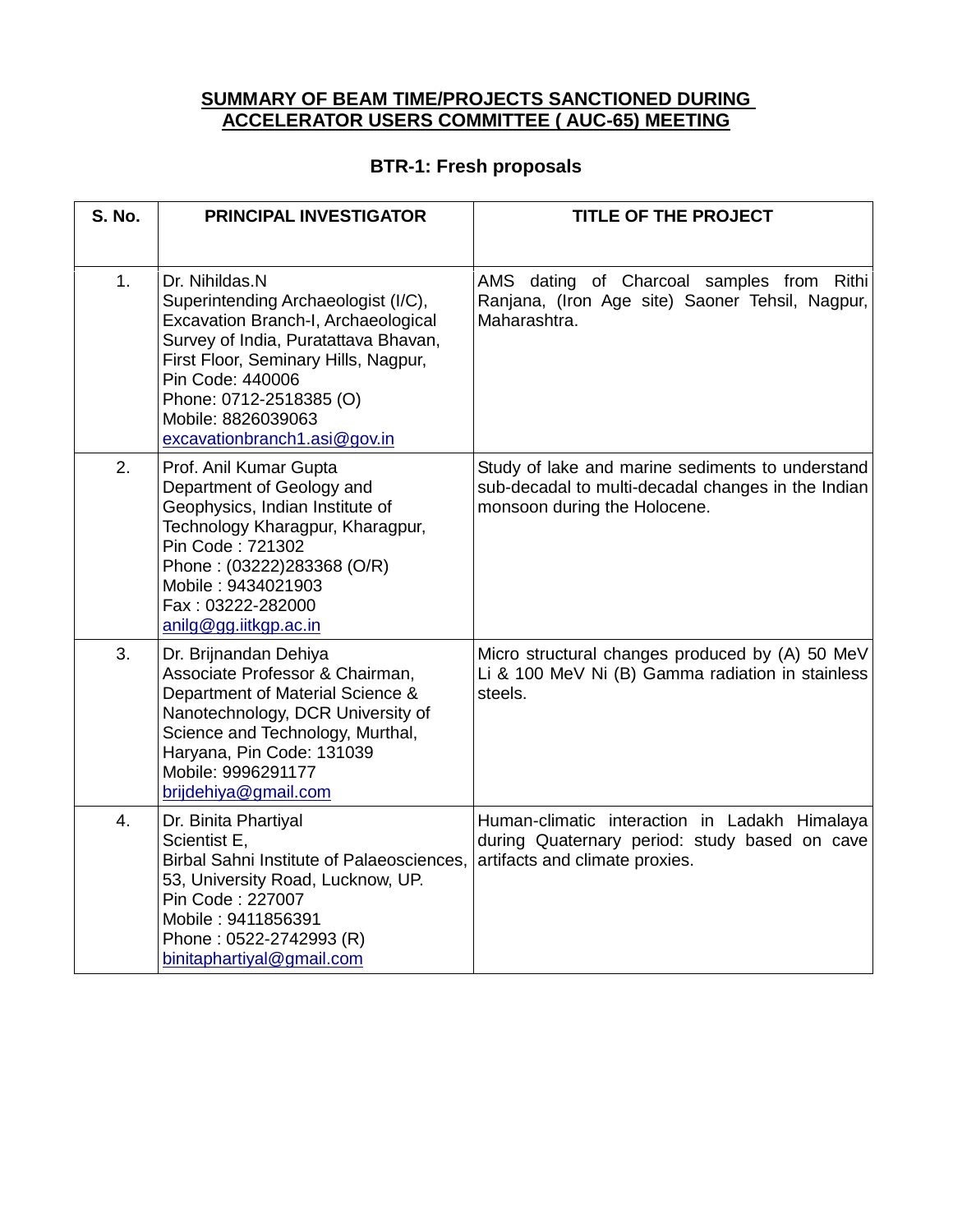| 5.             | Dr. Suman Lata Rawat<br>Scientist $- B$ ,<br>Wadia Institute of Himalayan Geology,<br>33, G.M.S. Road, Dehradun,<br>Pin Code: 248 001<br>Phone: 0135 2525 270 (O)<br>Mobile: 9997864324<br>Fax: 0135-2525200<br>rsuman26@gmail.com      | Centennial to millennial scale<br>climate<br>and<br>vegetation changes during Holocene in the Central-<br>Western Himalaya.                                |
|----------------|-----------------------------------------------------------------------------------------------------------------------------------------------------------------------------------------------------------------------------------------|------------------------------------------------------------------------------------------------------------------------------------------------------------|
| 6.             | Dr. Mu. Ramkumar<br><b>Associate Professor</b><br>Department of Geology, Periyar<br>University,<br>Salem, Pin Code: 636011<br>Phone: 0427-2345124 (O)<br>Mobile: 9443701063<br>Fax: 0427-2345857<br>muramkumar@yahoo.co.in              | Determination of timing and causes of episodic<br>shifting of ancient habitats in the Vaigai River<br>Basin, South India.                                  |
| 7 <sub>1</sub> | Dr. Anamika Parihari<br>Research Associate,<br>Inter University Accelerator Centre,<br>Aruna Asaf Ali Marg, New Delhi,<br>Pin Code: 110067<br>Phone: Extn. 232<br>Mobile: 9833164905<br>anamikaparihari.87@gmail.com                    | Study of fission fragment mass distribution and<br>fission<br>probability by multinucleon<br>transfer<br>channels in $^{18}O + \frac{243}{1}Am$ reactions. |
| 8.             | Dr. Ram Janay Choudhary<br>Scientist F,<br><b>UGC DAE Consortium for Scientific</b><br>Research,<br>University Campus,<br>Khandwa Road, Indore,<br>Pin Code: 452001<br>Phone: 2463913-231 (Ext)<br>Mobile: 9893849446<br>ram@csr.res.in | Effect of swift heavy ion irradiation on Griffith phase<br>in magnetic oxides.                                                                             |
| 9.             | Prof. Abhisek Dixit<br>Associate Professor,<br>Room No. 402-D, Block-II, IIT Delhi,<br>Hauz Khas,<br>Delhi-110016,<br>Phone: +91 11 26591156 (O)<br>Mobile: 8373905693<br>adixit@ee.iitd.ac.in,<br>Abhisek.Dixit@ee.iitd.ac.in          | Heavy-ion irradiation response of multi-gate CMOS<br>devices and circuits.                                                                                 |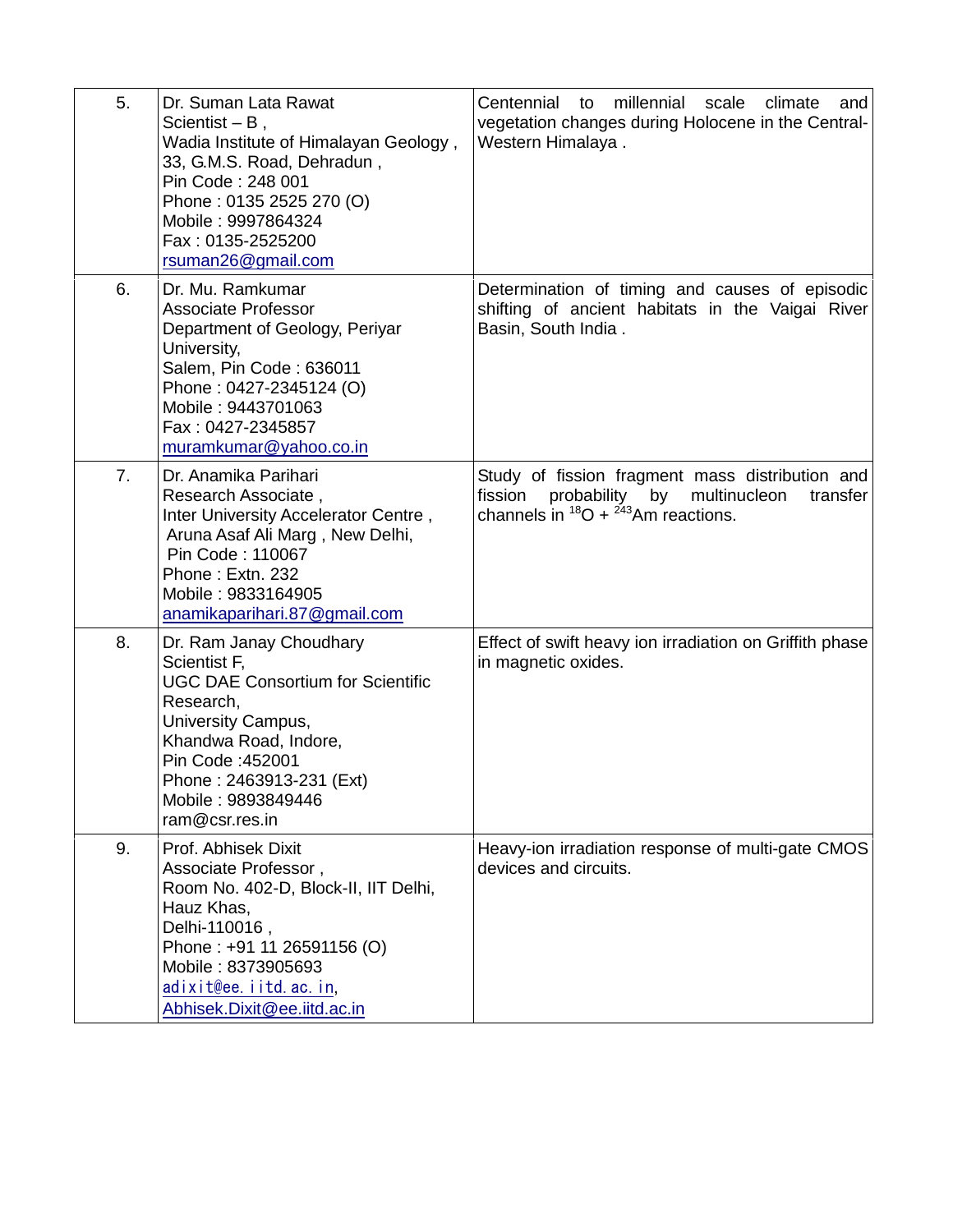| 10. | Dr. S. Appannababu<br>UGC - Assistant Professor,<br>Department of Nuclear Physics, Andhra<br>University, Waltair, Visakhapatnam,<br>Andhrapradesh,<br>Pin Code: 530003<br>Mobile: +919550754387<br>appannababu@gmail.com                                                                     | Study of different modes of fission in Ac and Pa<br>compound nuclei through fission fragment mass<br>distribution and neutron multiplicity measurements.                                                                                    |
|-----|----------------------------------------------------------------------------------------------------------------------------------------------------------------------------------------------------------------------------------------------------------------------------------------------|---------------------------------------------------------------------------------------------------------------------------------------------------------------------------------------------------------------------------------------------|
| 11. | Dr. Chettah Abdelhak<br>Department of Physics, University 20<br>Aout 1955- Skikda, Algeria<br>Mailing Address: Rue Mouloud<br>Bouaffar, House Nº12, Ramdane Djamel<br>21425, Skikda, Algeria<br>Pin Code: 21300<br>Phone: +21338941229 (R)<br>Mobile: +2130671504913<br>chettah.ah@gmail.com | Investigation of optical, electrical and structural<br>properties modifications with swift heavy ions of<br>CZTS thin layers as an absorbing layer in solar<br>cells.                                                                       |
| 12. | Dr. Aditya Sharma<br>Assistant Professor,<br>Department of Physics,<br>Manav Rachna University,<br>Sector - 43, Aravalli Hills,<br>Delhi - Surajkund Road, Faridabad -<br>121004, (Haryana),<br>Mobile: +91-8745864881<br>asharmaphy@gmail.com                                               | Ion-implantation and irradiation<br>induced<br>local<br>electronic structure amendment in the polymorphs<br>of ABO <sub>3</sub> perovskite thin films.                                                                                      |
| 13. | Mr. Arkaprava Das<br><b>Research Scholar (Thesis Submitted)</b><br>Inter University Accelerator Centre,<br>Aruna Asaf Ali Marg, New Delhi-110067<br>Mobile: 9711788143<br>arkapravadas222@gmail.com                                                                                          | Transport studies on CdO based thin films under<br>ion beam irradiation.                                                                                                                                                                    |
| 14. | Dr. Tilak Kumar Ghosh<br>Scientific Officer (F)<br>Variable Energy Cyclotron Centre,<br>1/AF, Bidhan nagar, Kolkata,<br>Pin Code: 700064<br>Phone: 03323182309 (O)<br>Mobile: 9163183818<br>tilak@vecc.gov.in                                                                                | Exploring the role of entrance channel magicity on<br>fusion fission dynamics.                                                                                                                                                              |
| 15. | Prof. Rajiv Prakash<br>School of Materials Science and<br>Technology, Indian Institute of<br>Technology, Banaras Hindu University,<br>Varanasi,<br>Pin Code: 221005<br>Phone: 9935033011<br>rprakash.mst@iitbhu.ac.in                                                                        | Study of effect of irradiation on structural and<br>electronic<br>properties<br>of<br>polythiophene<br>and<br>derivatives<br>for<br>electronic<br>devices<br>polyindole<br>developed<br>using novel floating film<br>transfer<br>technique. |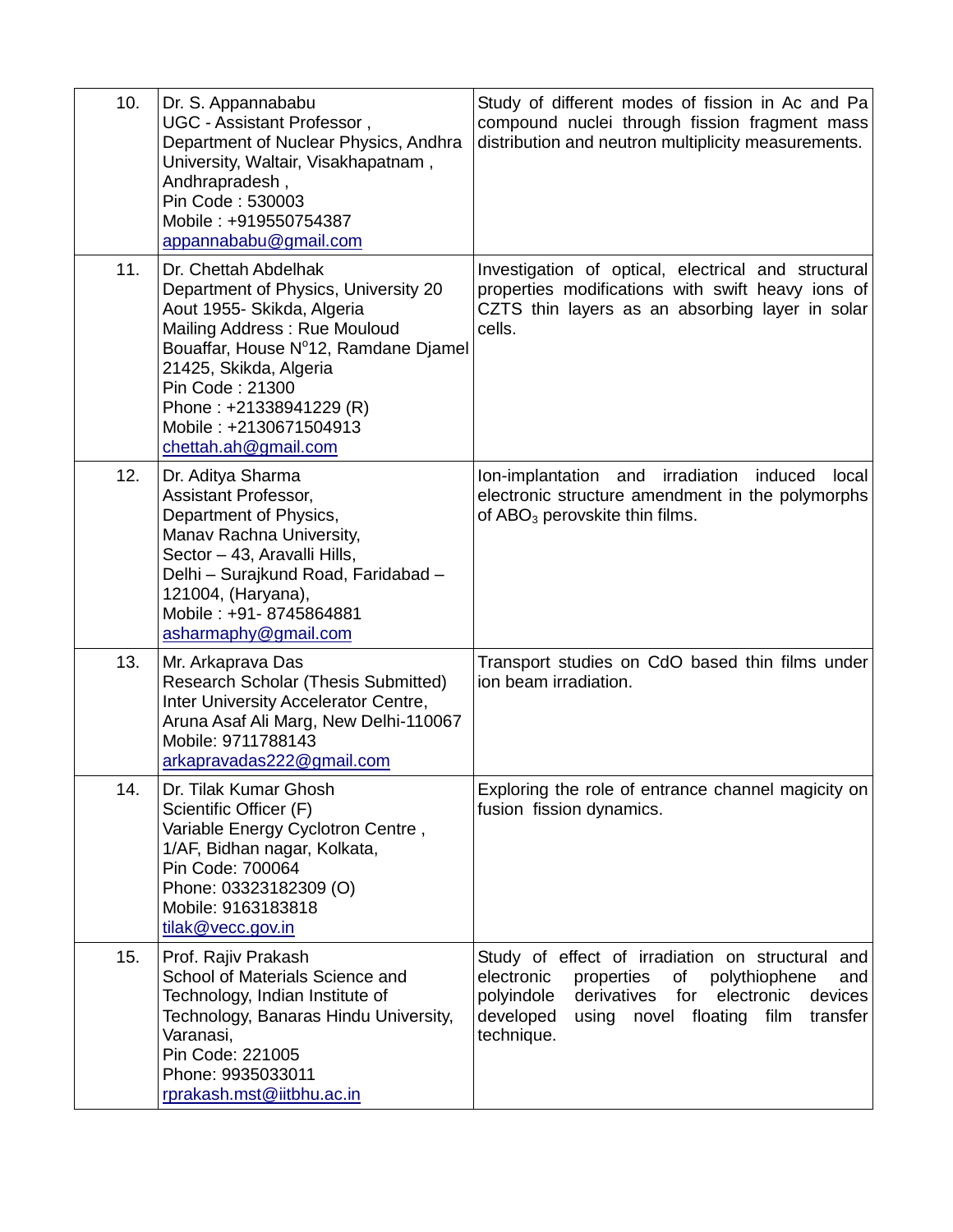| 16. | Dr. Pratap Kumar Sahoo<br>Reader-F<br>NISER Bhubaneswar,<br>SPS, NISER, Jatni,<br>Khordha, Bhubaneswar,<br>Odisha, Pin Code: 752050<br>Phone: 0674-2304042 (O)<br>Mobile: +91-9937615317<br>pratap.sahoo@niser.ac.in | Tuning the spin tunneling junctions properties in<br>Si/Ni/Bi/Ni system by SHI ion implantation. |
|-----|----------------------------------------------------------------------------------------------------------------------------------------------------------------------------------------------------------------------|--------------------------------------------------------------------------------------------------|
|-----|----------------------------------------------------------------------------------------------------------------------------------------------------------------------------------------------------------------------|--------------------------------------------------------------------------------------------------|

## **BTR-2: Thesis Proposals**

| <b>S. No.</b> | <b>PRINCIPAL INVESTIGATOR</b>                                                                                                                                                                                                                                                  | <b>TITLE OF THE PROJECT</b>                                                                                                           |
|---------------|--------------------------------------------------------------------------------------------------------------------------------------------------------------------------------------------------------------------------------------------------------------------------------|---------------------------------------------------------------------------------------------------------------------------------------|
| 17.           | Ms. Khamosh Yadav<br>C/o. Dr. Ajay Y. Deo<br>Department of Physics,<br>Indian Institute of Technology Roorkee,<br>Roorkee, Uttrakhand-247667<br>Mobile: +91-1332-285566 (Dr. Deo)<br>aydeofph@iitr.ac.in<br>Mobile: 7618359206 (Mr. Yadav)<br>yadavkhamosh@gmail.com           | spectroscopy of<br>neutron-deficient<br>Gamma-ray<br>nuclei around doubly magic <sup>208</sup> Pb.                                    |
| 18.           | Ms. Shachi Bajpai<br>C/o. Dr. Binita Phartiyal<br>Quaternary Group,<br>Birbal Sahni Institute of Palaeosciences,<br>53, University Road, Lucknow,<br>Pin Code: 227007 (UP)<br>Mobile: 9411856391 (Dr. Phartiyal)<br>binita_phartiyal@bsip.res.in;<br>binitaphartiyal@gmail.com | Palaeoclimate in late Quaternary<br>western<br>in.<br>Ladakh: multi-proxy study of two palaeolake<br>sections (Pensila and Pashkyum). |
| 19.           | Mr. Kaushik Katre<br>C/o. Dr. R. P. Singh<br>Nuclear Physics Group,<br>Inter-University Accelerator Centre, New<br>Delhi-110067<br>Mobile: 9868202784 (Dr. Singh)<br>rajeshpratap07@gmail.com<br>Mobile: 9545513389 (Mr. Katre)<br>k_katre@yahoo.com                           | Study of transitional nuclie in A~100 region.                                                                                         |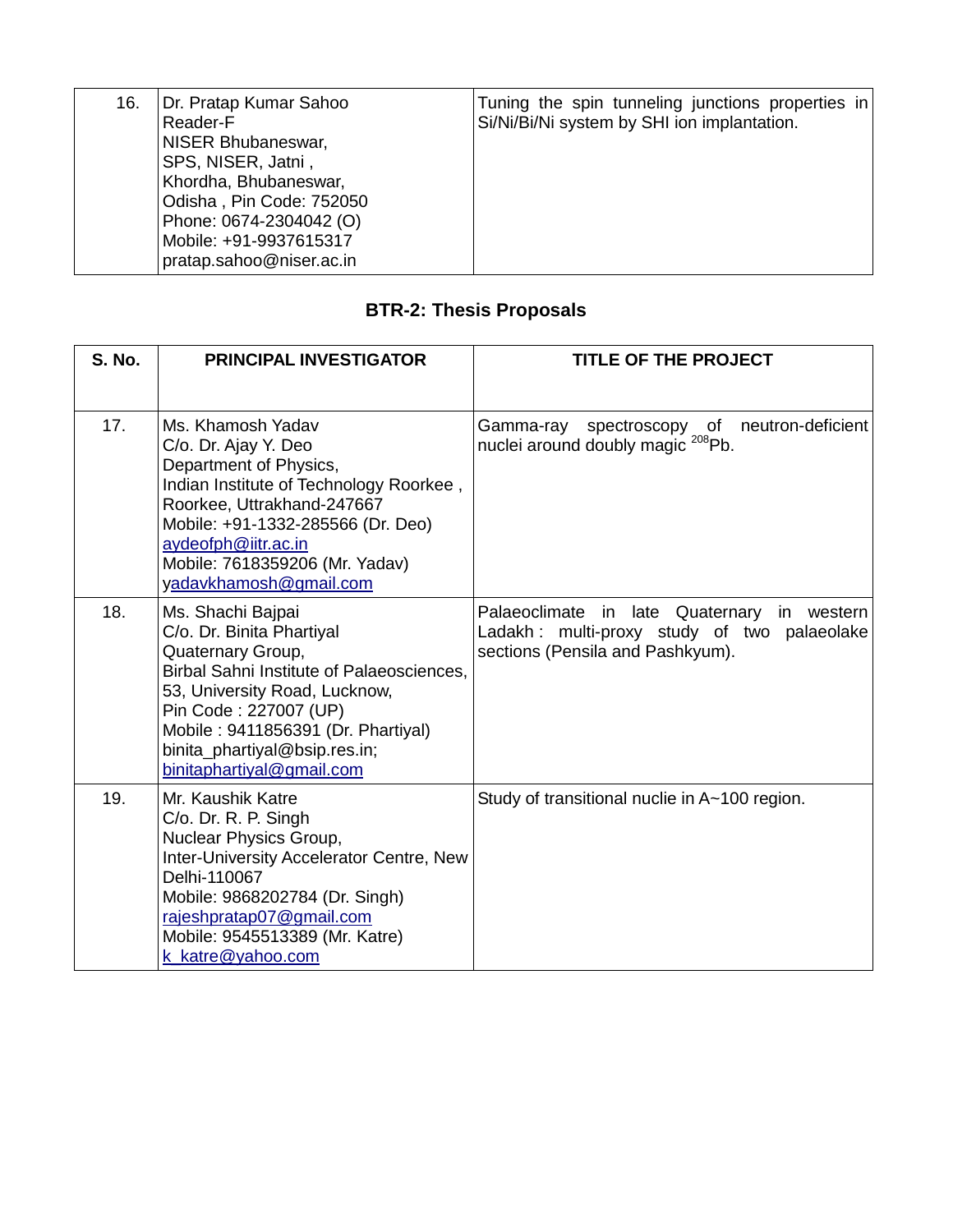| 20. | Ms. Fulmati Ram<br>C/o. Prof. Anindya Sarkar                                                                                                                                                                                                                                                                                   | Compound-specific carbon isotope variation during<br>the Late Holocene from the Rann of Kachchh:             |
|-----|--------------------------------------------------------------------------------------------------------------------------------------------------------------------------------------------------------------------------------------------------------------------------------------------------------------------------------|--------------------------------------------------------------------------------------------------------------|
|     | Department of Geology and<br>Geophysics, IIT Kharagpur, West<br>Midnapore, West Bengal, PIN-721302<br>Phone: 0091-3222-283392 (O) (Prof.<br>Sarkar)<br>anindya@gg.iitkgp.ernet.in;<br>sarkaranindya@hotmail.com<br>Mobile: 8942032362 (Mr. Ram)                                                                                | implications to palaeoclimate and ancient human<br>settlement.                                               |
| 21. | fulmati.ram@gmail.com<br>Ms. Ankeeta Amonkar                                                                                                                                                                                                                                                                                   | Volcanogenic and hydrothermal evidence from the                                                              |
|     | C/o. Dr. Sridhar D. Iyer,<br>Geological Oceanography Division,<br><b>CSIR-National Institute of</b><br>Oceanography, Dona Paula Goa,<br>Pin Code: 403004<br>Phone: 0832-2450363 (Dr. Iyer)<br>iyer@nio.org<br>Mobile: 9673127301 (Ms. Amonkar)<br>ankeetaamonkar9@gmail.com                                                    | Central Indian Ocean Basin from 60Ma to recent.                                                              |
| 22. | Ms. Anusmita Chakravorty<br>C/o. Dr. Debdulal Kabiraj<br>Department of Materials Science,<br>Inter University Accelerator Center,<br>Aruna Asaf Ali Marg, Vasant Kunj,<br>New Delhi-110067<br>Mobile: 9953533204 (Dr. Kabiraj)<br>d.kabiraj@gmail.com<br>Mobile: 9582779257 (Ms. Chakravorty)<br>anusmitachakravorty@gmail.com | Investigation into response of binary compounds<br>and complex oxides to energetic ions.                     |
| 23. | Mr. Akash Kumar<br>C/o. Dr. Jai Prakash,<br>Department of Physics,<br>AMU, Aligarh, U.P.,<br>Pin Code: 202002<br>Mobile: 09023440170 (Dr. Prakash)<br>jpsphysics@gmail.com<br>Mobile: 9897198444 (Mr. Kumar)<br>akashphm007@gmail.com                                                                                          | Effect of beam irradiation on dielectric and electro-<br>optical properties of ferroelectric liquid crystal. |
| 24. | Mr. Amit<br>C/o. Prof. Bivash Ranjan Behera,<br>Department of Physics,<br>Panjab University, Sector-14,<br>Chandigarh-160014<br>Mobile: 09815324956<br>Phone: 0172-2534460 (O)<br>bivash@pu.ac.in; bivash.pu@gmail.com<br>Mobile: +91 7082065855 (Mr. Amit)<br>amitpunia27@gmail.com                                           | Study of fission dynamics of neutron rich nuclei.                                                            |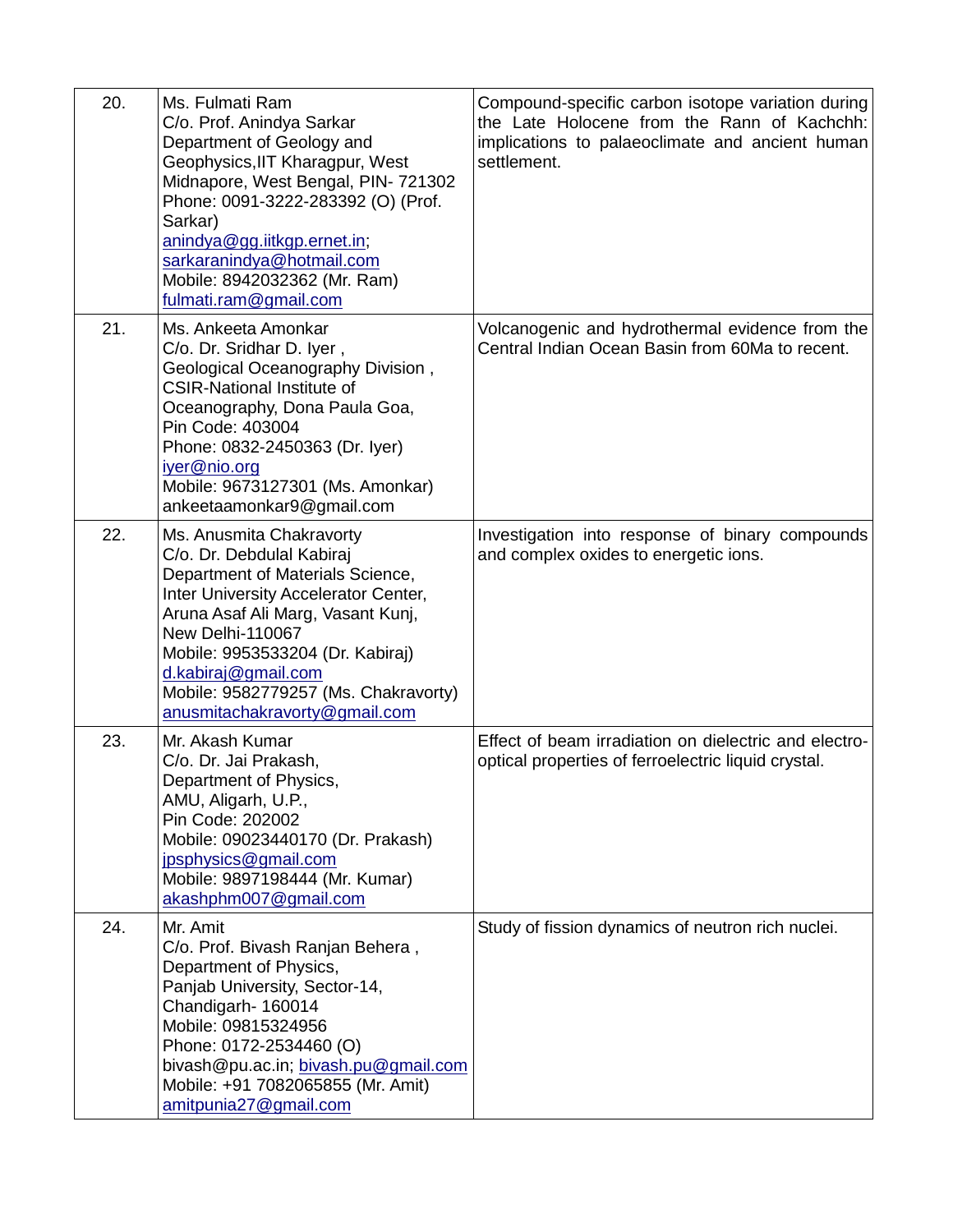| 25. | Mr. Subodh<br>C/o. Prof. B. R. Behera,<br>Department of Physics, Panjab<br>University, Sector-14,<br>Chandigarh-160014<br>Mobile: 09815324956 (Prof. Behera)<br>Phone: 0172-2534460<br>bivash@pu.ac.in; bivash.pu@gmail.com<br>Mobile: +91-7011680560 (Mr. Subodh)<br>Subodhlookhi@gmail.com | Gamma ray spectroscopy of some astrophysical<br>important<br>nuclei<br>towards<br>end<br>point<br>nova<br>nucleosynthesis. |
|-----|----------------------------------------------------------------------------------------------------------------------------------------------------------------------------------------------------------------------------------------------------------------------------------------------|----------------------------------------------------------------------------------------------------------------------------|
| 26. | Mr. Sutanu Bhattacharya<br>C/o. Dr. Tarkeshwar Trivedi<br>Pure and Applied Physics, Guru<br>Ghasidas Vishwavidyalaya, Bilaspur<br>Pin Code: 495009<br>Mobile: 9479245960<br>ttrivedi1@gmail.com<br>Mobile: 8250650761 (Mr. Bhattacharya)<br>sutanu.bhattacharyaaa@gmail.com                  | Nuclear structure Investigation close to A $\sim$ 70 &<br>150 region; search for high spin phenomena.                      |
| 27. | Mr. Anand Pandey<br>C/o. Dr. S.K. Chamoli<br>Department of Physics & Astrophysics,<br>Delhi University, Delhi-110007<br>Mobile: 9999062324 (Dr. Chamoli)<br>skchamoli@physics.du.ac.in<br>Mobile: 8285083959 (Mr. Pandey)<br>pandeyanand799@gmail.com                                        | Lifetime<br>study<br>of<br>octupole<br>measurement<br>deformation in neutron deficient nuclei of mass<br>$A - 120.$        |
| 28. | Mr. Saneesh Nedumbally<br>C/o. Prof. A. M. Vinodkumar<br>Department of Physics,<br>University of Calicut,<br>Kerala -673635<br>Mobile: 9645078924 (Prof. Vinodkumar)<br>attukalathil@gmail.com<br>Mobile: 9717937738<br>saneeshmelethody@gmail.com                                           | Role of neutron emission in the fission of actinide<br>nuclei.                                                             |
| 29. | Ms. Divya Arora<br>C/o. Dr. P. Sugathan,<br>IUAC, New Delhi-110067<br>Mobile: 9868891732 (Dr. Sugathan)<br>sugathan@gmail.com<br>Mobile: 9873245499<br>indivyaarora@gmail.com                                                                                                                | Probing fission dynamics with neutron clock.                                                                               |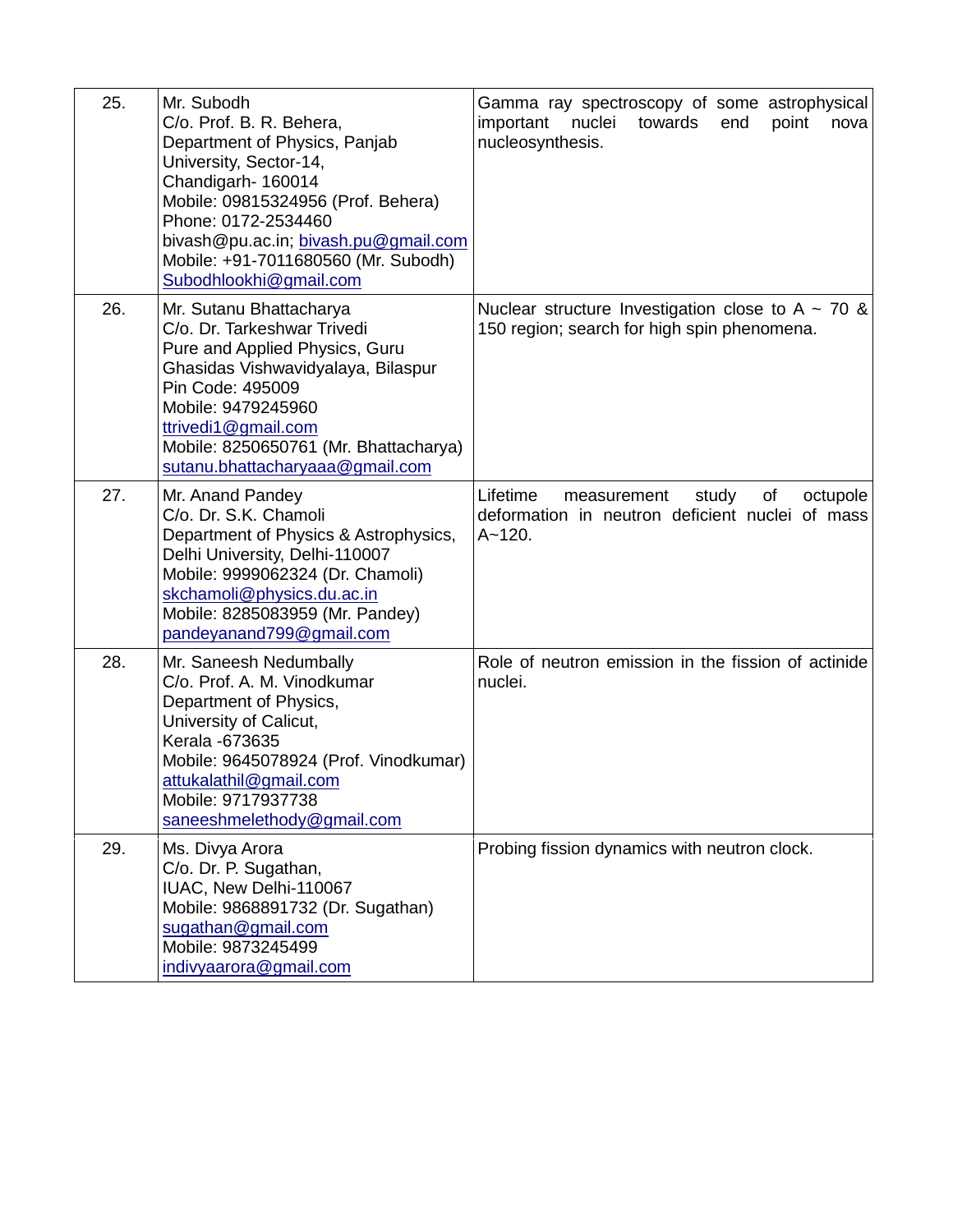| 30. | Mr. Chandra Prakash Verma                                                                                                                                                                                                                                                             | Effect of ion beams on the Si based photonic                                                                      |
|-----|---------------------------------------------------------------------------------------------------------------------------------------------------------------------------------------------------------------------------------------------------------------------------------------|-------------------------------------------------------------------------------------------------------------------|
|     | C/o. Prof. G. Vijaya Prakash<br>Department of Physics,<br>Indian Institute of technology Delhi,<br>Pin Code: 110016<br>Phone: 011-265913626<br>prakash@physics.iitd.ac.in,<br>chandraprakash1612@gmail.com                                                                            | architectures.                                                                                                    |
| 31. | Mr. Ch. Vikar Ahmad<br>C/o. Dr. Punita Verma<br>Department of Physics,<br>Kalindi College, University of Delhi,<br>Pin Code: 110007<br>Mobile: 8800650576 (Dr. Verma)<br>drpunitaverma.nature@gmail.com<br>Mobile: 8800358107 (Mr. Ahmad)<br>choudharyvikarahmad@gmail.com            | Ion atom collisions in low energy regime.                                                                         |
| 32. | Mr. Ishtiaq Ahmed<br>C/o. Dr. Rakesh Kumar,<br><b>Nuclear Physics Group, Inter-University</b><br>Accelerator Centre, New Delhi,<br>Pin Code: 110067<br>Mobile: +919868207046 (Dr. Rakesh<br>Kumar)<br>rakuiuac@gmail.com<br>Mobile: +919958147804 (Mr. Ahmed)<br>ishtiaq729@gmail.com | Shape coexistence in <sup>112</sup> Sn nuclei using coulomb<br>excitation.                                        |
| 33. | Ms. Ruchika Gupta<br>C/o. Dr. Punita Verma<br>Department of Physics,<br>Kalindi College, East Patel Nagar,<br>University of Delhi- 110007<br>Mobile: 8800650576 (Dr. Verma)<br>drpunitaverma.nature@gmail.com<br>Mobile: 8826641909 (Ms. Gupta)<br>ruchikagupta.atphy@gmail.com       | Impact parameter dependent investigations of<br>superheavy systems with united atomic number<br>greater than 100. |
| 34. | Ms. Ritu Rani<br>C/o. Prof. A. K. Bhati<br>Physics Department,<br>Panjab University, Chandigarh -160014<br>Mobile: 919216502325 (Prof. Bhati)<br>akbhati@pu.ac.in<br>Mobile: 919466613404 (Ms. Rani)<br>reetsheoran7@gmail.com                                                        | Static electromagnetic moment measurements in<br>neutron deficient iodine nuclei.                                 |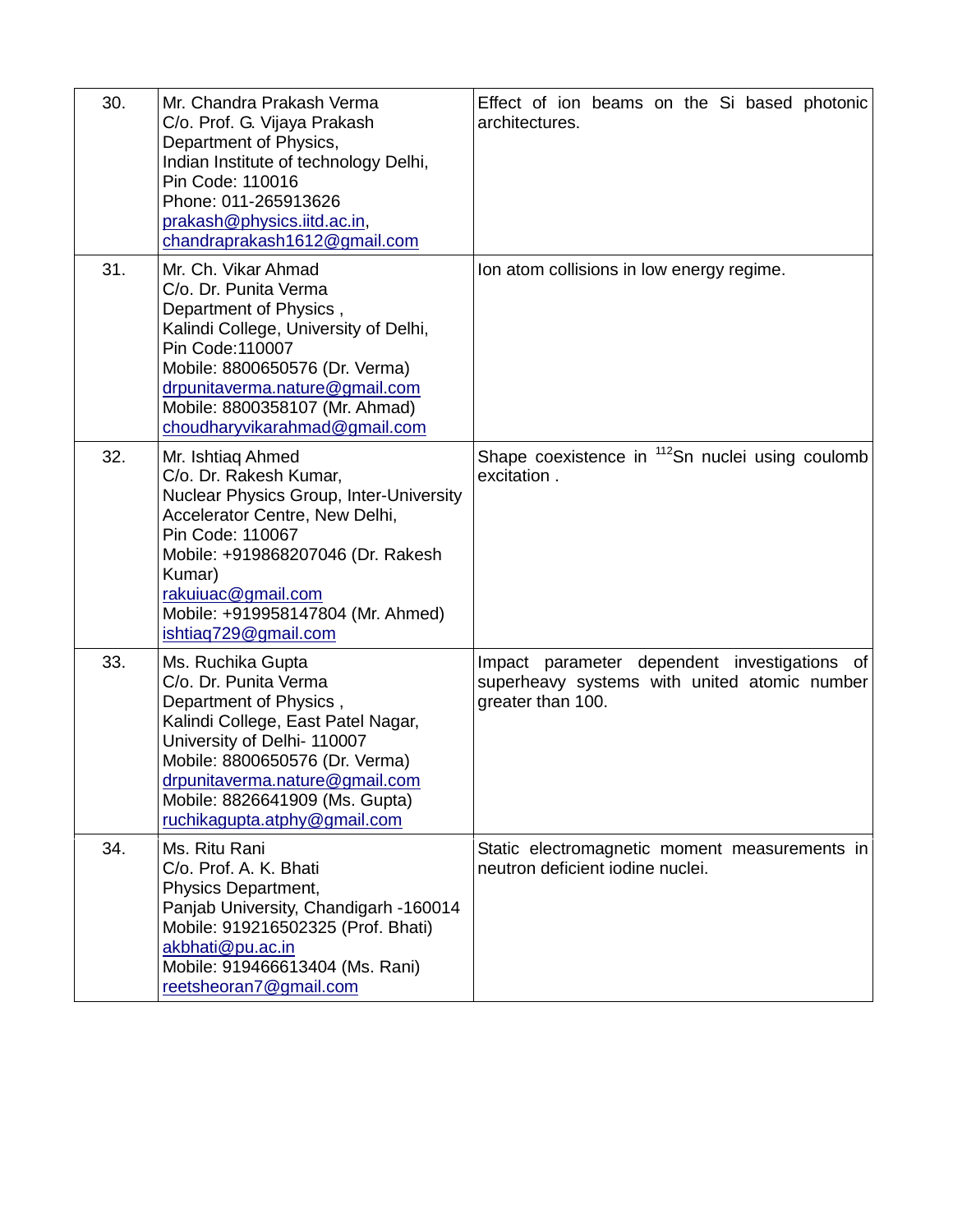## **BTR-3: UFR Proposals**

| <b>S. No.</b> | <b>PRINCIPAL INVESTIGATOR</b>                                                                                                                                                                                                                                                    | <b>TITLE OF THE PROJECT</b>                                                                                                              |
|---------------|----------------------------------------------------------------------------------------------------------------------------------------------------------------------------------------------------------------------------------------------------------------------------------|------------------------------------------------------------------------------------------------------------------------------------------|
| 35.           | Dr. Vijay Raj Singh<br>Assistant Professor,<br>Department of Physics, Central<br>University of Kashmir, Transit Campus,<br>Near G B Pant Hospital, Srinagar-<br>190004 (J&K)<br>Phone: 700-639-6379 (O/R)<br>Mobile: 7006396379<br>vijay.iitb@gmail.com                          | Ion beam induced disorder in Metal-insulator<br>transition and magnetic properties of Vanadium<br>Oxides.                                |
| 36.           | Dr. Shubra Singh<br>Assistant Professor,<br>Crystal Growth Centre,<br>Anna University, Chennai,<br>Pin Code: 600025<br>Phone: +91-44-22358351<br>Mobile: +91-9840422496<br>shubra6@gmail.com                                                                                     | lon beam induced tailoring of photoactive, optical<br>multifunctional<br>electrical properties<br>and<br>of<br>brownmillerite $KBiFe2O5$ |
| 37.           | Dr. Khalid Sultan<br><b>Assistant Professor</b><br>Department of Physics,<br>Central University of Kashmir,<br>Nowgam Campus-III J&K-190015<br>Phone: 7006185276(O)<br>Mobile: 9419031528<br>Ksbhat.phy@gmail.com<br>khalidsultan@cukashmir.ac.in                                | Investigation of irradiation induced modifications in<br>thin films of $RFe_{1-x}Mn_xO_3$ system (R= rare earth).                        |
| 38.           | Dr. Vir Singh Rangra<br>Department of Physics,<br>HP University, Shimla, Pin Code:<br>177005 (HP)<br>Phone: 0177-2830950 (O)<br>Mobile: 9418038267<br>vs_rangra@yahoo.co.in                                                                                                      | Effect of swift<br>heavy ion irradiation<br>the<br>on<br>luminescence<br>properties<br>of<br>ZrO <sub>2</sub><br>based<br>nanophosphors. |
| 39.           | Dr. Aritra Banerjee<br>Assistant Professor,<br>Department of Physics,<br>University of Calcutta,<br>92, Acharya Prafulla Chandra Road,<br>Kolkata, Pin Code: 700009<br>Phone: 033-23508386 (O)<br>Mobile: +91-9433678476<br>arbphy@caluniv.ac.in,<br>aritrabanerjee.cu@gmail.com | Tuning of thermoelectric properties of p-type<br>$Sb2Te3$ and n- type $Bi2Te3$ by ion beams.                                             |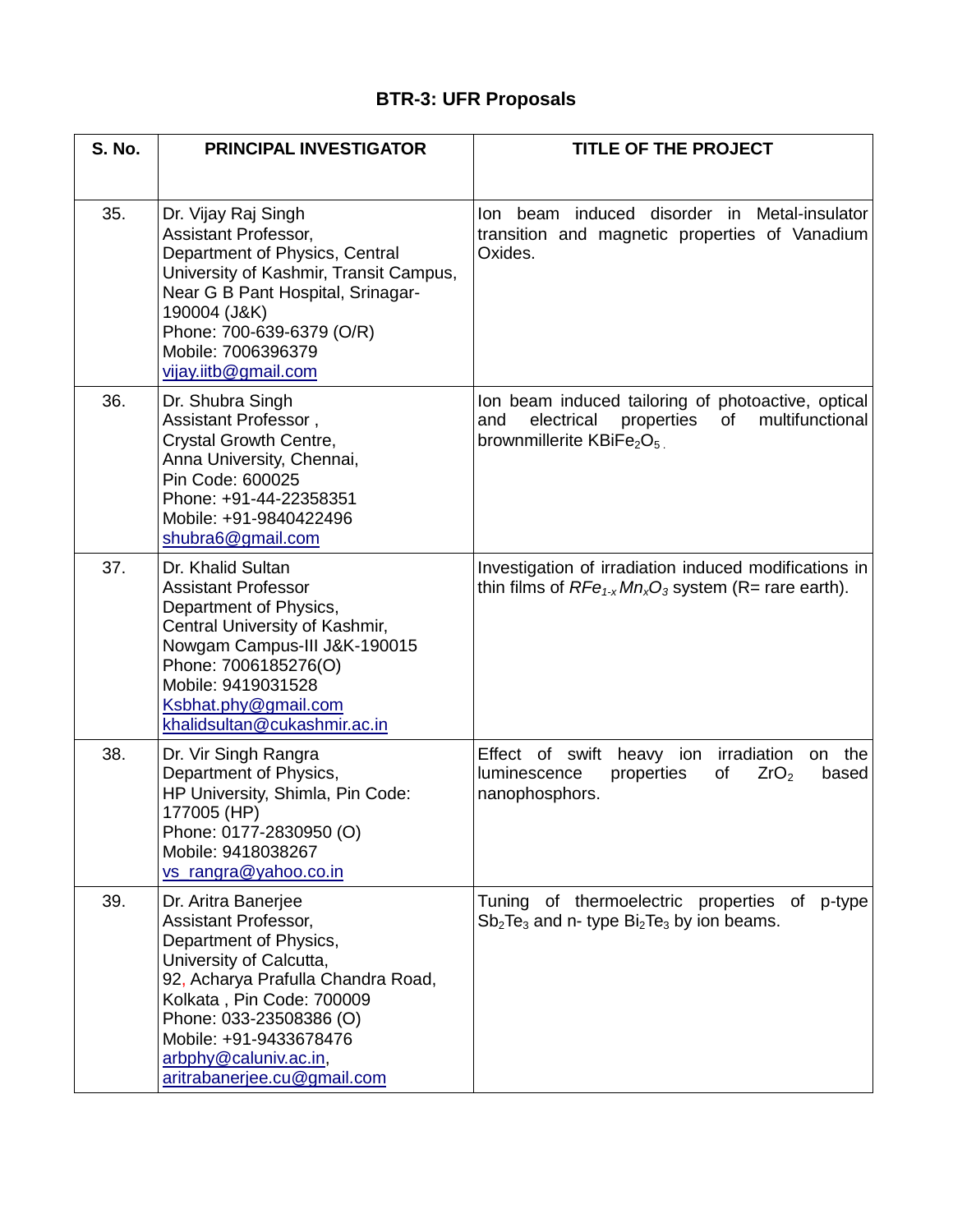| 40. | Dr. Yogita<br><b>Assitant Professor,</b><br>Department of Physics,<br>MCM DAV College for Women,<br>Sector-36A, Chandigarh-160036<br>Phone: +91-9910046111<br>01722603355 (R)<br>Mobile: +91-9910046111<br>ybatraiuac@gmail.com                                        | Interrelatedness of ion irradiation induced defects<br>with transport and thermoelectric properties of<br>CZTS based thin films. |
|-----|------------------------------------------------------------------------------------------------------------------------------------------------------------------------------------------------------------------------------------------------------------------------|----------------------------------------------------------------------------------------------------------------------------------|
| 41. | Prof. Utpal Shashikant Joshi<br>Department of Physics,<br>School of Sciences,<br>Gujarat University,<br>Ahmedabad - 380009<br>Phone: 079-26303041 (O)<br>079-26925686 (R)<br>Fax: 079-26306194(G.U.)<br>usjoshi@gmail.com                                              | Swift heavy ion irradiation effects on<br>some<br>perovskite and related oxides for RRAM and<br>magnetoelectric devices.         |
| 42. | Prof. Vaishali Singh<br>BFR-303, USBAS, GGS Indraprashtha<br>University,<br>New Delhi-110078<br>Phone: 011-25302418 (O)<br>Mobile: +91-9810118128<br>vaishalisingh@ipu.ac.in,<br>dr vaishali singh@yahoo.co.in                                                         | Structural and morphological studies of transition<br>metal dichalcogenides/ polymer nanocomposites<br>upon SHI irradiation.     |
| 43. | Dr. Vinod Kumar<br>Assistant Professor,<br>Department of Physics,<br>University of Lucknow,<br>Pin Code: 226007<br>Mobile: 9458495972, 7991200546<br>Vinod2.k2@gmail.com                                                                                               | Spectroscopic Study of <sup>99</sup> Nb, and <sup>99,101</sup> Mo.                                                               |
| 44. | Dr. Ashish B. Ravalia<br>Assistant Professor,<br>Department of Nanoscience and<br><b>Advanced Materials,</b><br>Saurashtra University,<br>Rajkot - 360 005<br>Phone: +91-0281-2582510 (O)<br>Mobile: +91-9998010864<br>Fax: +91-281-2576347<br>ashishravalia@gmail.com | modifications in multifunctional<br>SHI Induced<br>properties of BiFeO <sub>3</sub> based heterostructures.                      |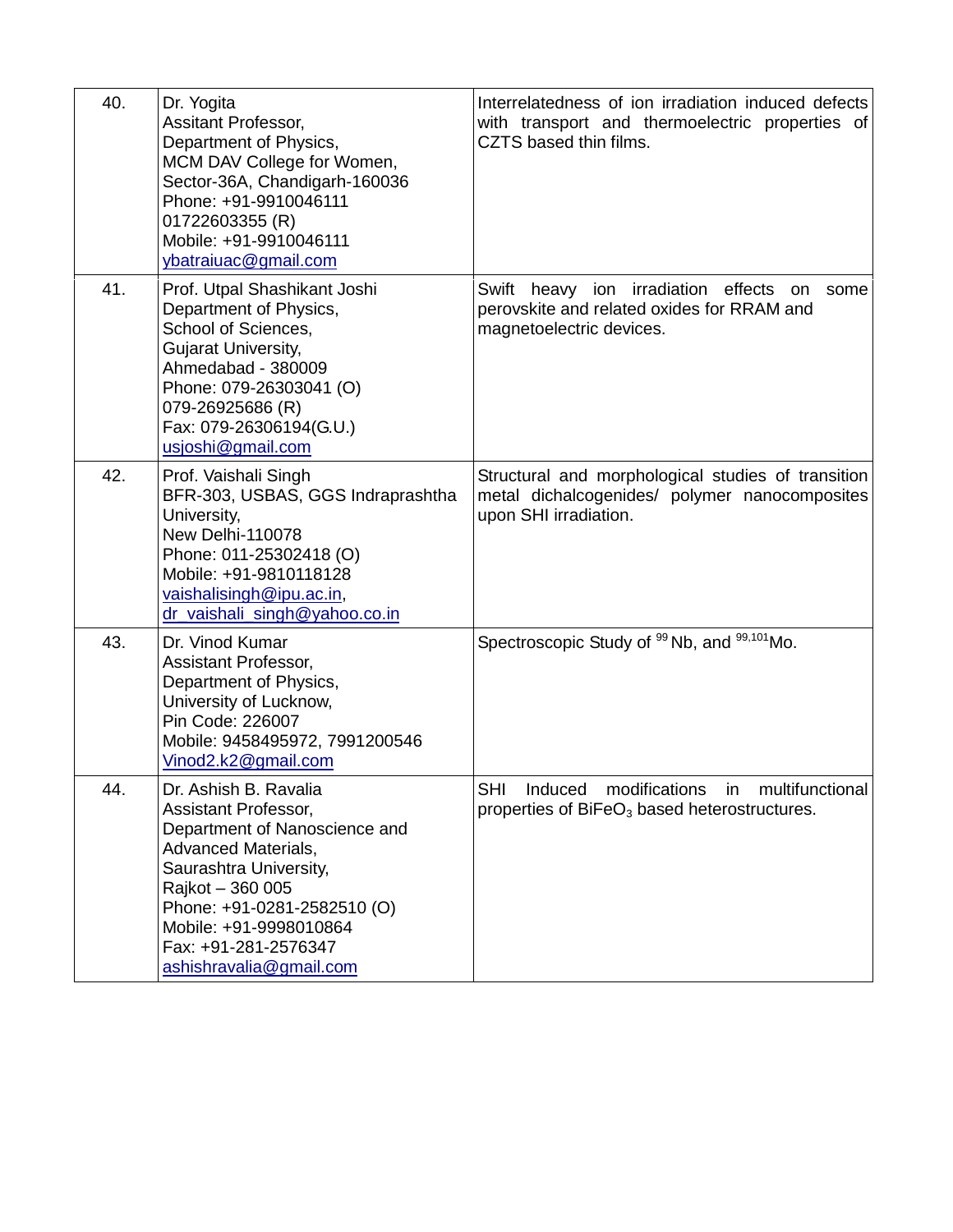| 45. | Dr. Ratan Das<br>Assistant Professor,<br>Department of Physics, Tripura<br>University, Suryamaninagar, Agartala,<br>Tripura (West), Pin Code: 799022<br>Phone: 0381-2379303 (R)<br>Mobile: +91-8974445986<br>dasratanphy@gmail.com,<br>dasratantuphy@tripurauniv.in | To study the correlation between optical and elastic<br>properties of swift heavy ions irradiated samples of<br>chemically<br>synthesized<br>$II-VI$<br>a<br>few<br>Gr.<br>semiconductor nanocrystals. |
|-----|---------------------------------------------------------------------------------------------------------------------------------------------------------------------------------------------------------------------------------------------------------------------|--------------------------------------------------------------------------------------------------------------------------------------------------------------------------------------------------------|
| 46. | Prof. Bhaskar Bhattacharya<br>Department of Physics, MMV, Banaras<br>Hindu University, Varanasi,<br>Pin Code: 221005<br>Mobile: 9810225946<br>bhaskar.phys@bhu.ac.in/<br>bhaskarmiet@gmail.com                                                                      | Ion beam implantation in ion conducting polymer<br>electrolytes.                                                                                                                                       |
| 47. | Dr. Ajay Kumar<br>Assistant professor,<br>Department of Physics<br>Banaras Hindu University, Varanasi,<br>Pin Code: 221005<br>Phone: +542-2307308*263 (O)<br>Mobile: +91-9532098800<br>Fax: +542-2368390<br>ajaytyagi@bhu.ac.in<br>atyagi44@yahoo.co.in             | Measurement of ${}^{50}Cr(n,p)$ reaction cross sections<br>using Surrogate Ratio Method.                                                                                                               |
| 48. | Dr. Rajiv Giri<br>Asst. Professor,<br>Centre of Material Science,<br>University of Allahabad,<br>Allahabad, Pin Code: 211002<br>Mobile: 9721563631<br>Rajivgiri.phy@gmail.com                                                                                       | Investigations on synthesis and characterization of<br>ion beam irradiated oxide materials.                                                                                                            |
| 49. | Prof. B. R. Manjunatha<br>Department of Marine Geology,<br><b>Mangalore University</b><br>Mangalagangothri, D.K. District, Pin<br>Code: 574199<br>Phone: 824 2287 389 (O)<br>824 2288088 (R)<br>Mobile: 9449488777<br>manjzircon@gmail.com                          | High<br>resolution<br>reconstruction<br>of<br>summer<br>monsoon from the high rainfall regions of South<br>India and the adjoining sea sediments.                                                      |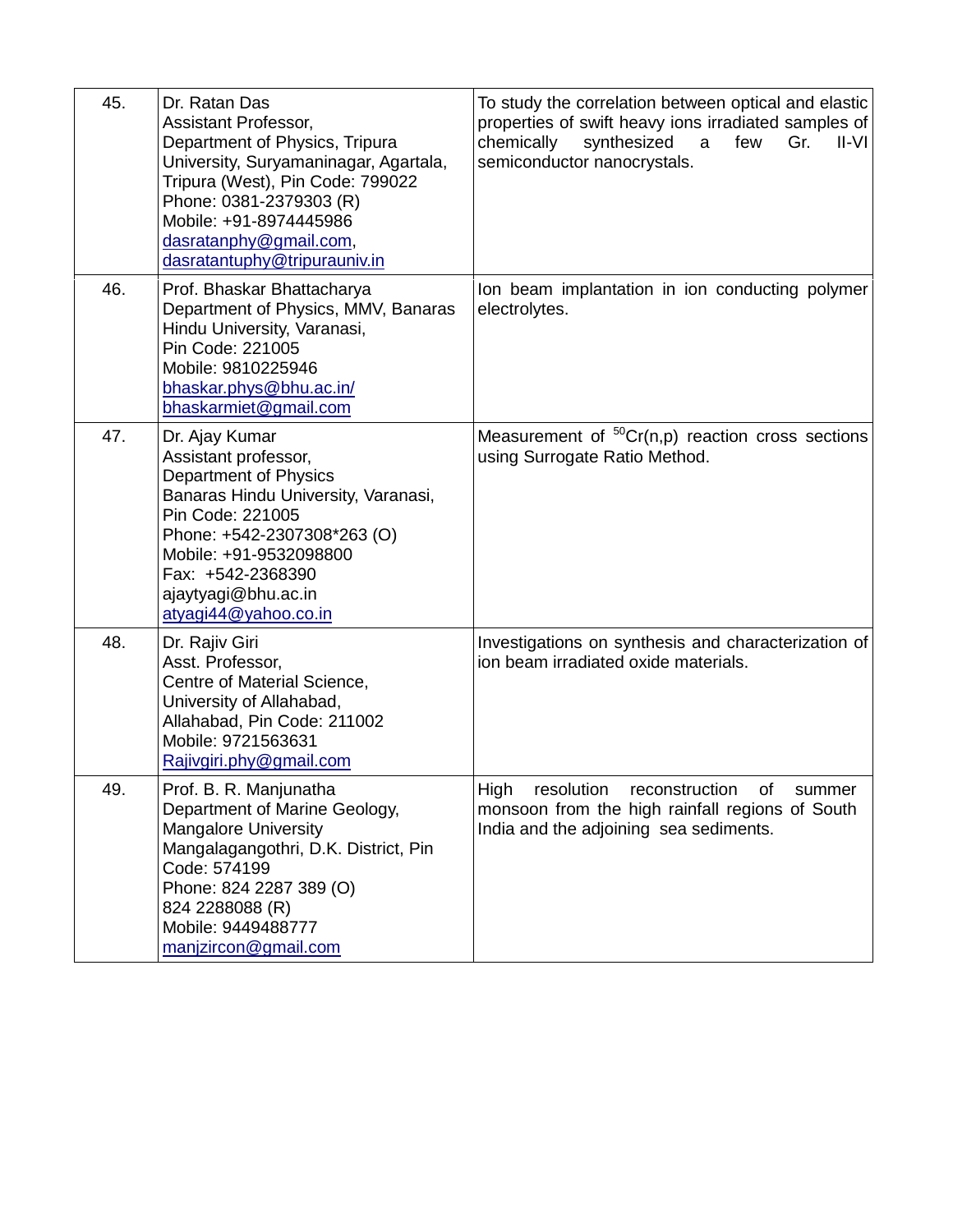# **BTR-4: Ongoing Proposals**

| <b>S. No.</b> | <b>PRINCIPAL INVESTIGATOR</b>                                                                                                                                                                                                                                                                                             | <b>TITLE OF THE PROJECT</b>                                                                                                                          |
|---------------|---------------------------------------------------------------------------------------------------------------------------------------------------------------------------------------------------------------------------------------------------------------------------------------------------------------------------|------------------------------------------------------------------------------------------------------------------------------------------------------|
| 50.           | Ms. Kavita Rani<br>C/o. Prof. B. R. Behera,<br>Department of Physics, Panjab<br>University,<br>Chandigarh -160014.<br>Phone: 0172-2534461, 09815324956<br>bivash@pu.ac. In,<br>bivashbehera@yahoo.co.in,<br>bivash.pu@gmail.com<br>Mobile: 8146302260 (Ms. Kavita Rani)<br>Fax: 0172 2783336<br>kavita.arora298@gmail.com | Measurement of quasi-elastic process at near<br>barrier energies.                                                                                    |
| 51.           | Dr. Hiroshi Amekura<br>Chief Researcher, Photon and Ion<br>Beam Physics Group,<br>National Institute for Materials Science<br>(NIMS)<br>3-13 Sakura, Tsukuba,<br>Ibaraki 305-0003, Japan<br>Phone: +81-29-863-5479<br>Fax: +81-29-863-5599<br>amekura.hiroshi@nims.go.jp                                                  | Irradiation temperature dependence of elongation<br>of metal nanoparticles induced by swift heavy ions.                                              |
| 52.           | Dr. Shikha Wadhwa<br>Assistant Professor,<br>Amity Institute of Nanotechnology, Amity<br>University, Uttar Pradesh,<br>Pin Code: 201313<br>Mobile: 9711202698<br>swadhwa@amity.edu                                                                                                                                        | Surface modification of Titania nanotube arrays<br>using low energy ion beam in Nitrogen environment<br>for photocatalytic and sensing applications. |

### **BTR-5: LOW ENERGY ION BEAM FACILITY**

| <b>S. No.</b> | <b>PRINCIPAL INVESTIGATOR</b>                                                                                                                     | <b>TITLE OF THE PROJECT</b>                                                                                                  |
|---------------|---------------------------------------------------------------------------------------------------------------------------------------------------|------------------------------------------------------------------------------------------------------------------------------|
| 53.           | Prof. M. S. Ramachandra Rao,<br>Department of Physics,<br>IIT Madras, Chennai-600036<br>Mobile No. 9444008651<br>msrrao@iitm.ac.in                | Electrical transport study of n-type diamond and<br>creation of Nitrogen-vacancy centers (NV) in<br>diamond by implantation. |
| 54.           | Dr. G. Ramesh Kumar<br>Assistant Professor,<br>Department of Physics,<br>University College of Engineering Arni<br>(A Constituent College of Anna | KeV ion implantation on multiferroic Bismuth ferrite<br>thin films.                                                          |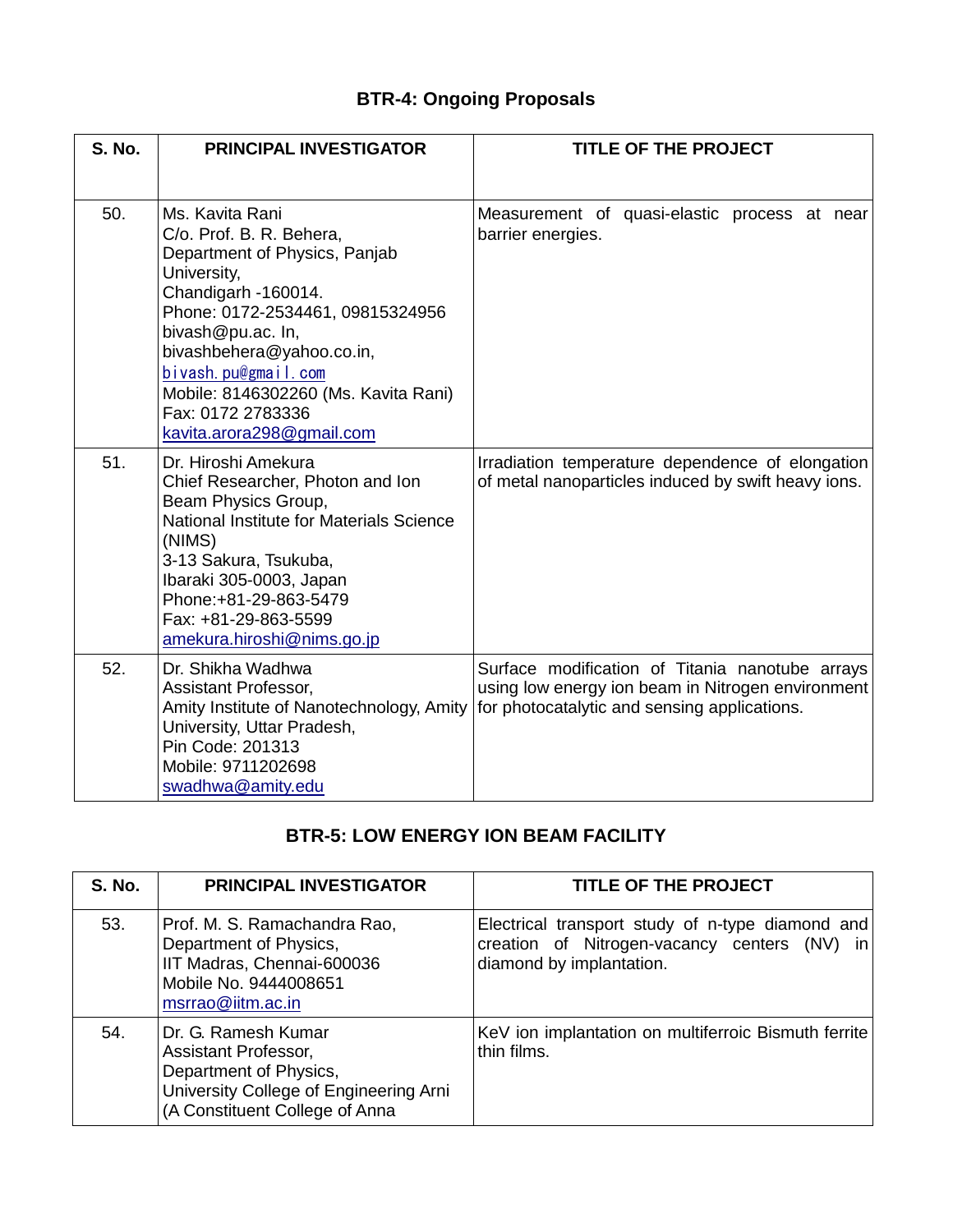|     | University Chennai),<br>Arni to Devikapuram Road, Thatchur,<br>Arni -632 326<br>(Tamil Nadu)<br>Phone: 04173-244401(O)<br>09444275758 (R)<br>Mobile: 9444275758<br>Fax: 04173-244400<br>rameshvandhai@gmail.com      |                                                                                                                                             |
|-----|----------------------------------------------------------------------------------------------------------------------------------------------------------------------------------------------------------------------|---------------------------------------------------------------------------------------------------------------------------------------------|
| 55. | Dr. Shyamal Chatterjee<br>Assistant Professor,<br>Room 120, School of Basic Sciences,<br>IIT Bhubaneswar, Jatni, Khordha,<br>Odisha, Pin Code: 752050<br>Mobile: 9938245478<br>shyamal@iitbbs.ac.in                  | Ion induced modification of one-dimensional metal<br>based nanostructure.                                                                   |
| 56. | Dr. Shubra Singh<br>Assistant Professor,<br>Crystal Growth Centre, Anna University,<br>Chennai, Pin Code: 600025<br>Phone: +91-44-22358351<br>Mobile: +91-9840422496<br>shubra6@gmail.com                            | Ion beam induced tailoring of photoactive, optical<br>electrical<br>properties<br>multifunctional<br>and<br>of<br>brownmillerite $KBiFe2O5$ |
| 57. | Dr. Pratap Kumar Sahoo<br>Reader-F<br>NISER Bhubaneswar,<br>SPS, NISER, Jatni,<br>Khordha, Bhubaneswar, Odisha, Pin<br>Code: 752050<br>Phone: 0674-2494258 (O)<br>Mobile: +91-9937615317<br>pratap.sahoo@niser.ac.in | Fabrication of p-n junctions in ZnO nanowires<br>influenced by P and N ion Implantations.                                                   |
| 58. | Dr. Ranjeet Kumar Karn<br>Asst. Professor,<br>University Dept. of Physics, Kolhan<br>University, Chaibasa, Jharkhand,<br>Pin Code: 833202<br>Mobile: 9631298090<br>rkkarn@gmail.com                                  | Molecular fragmentation studies of Amino Acid<br>(Glycine NH <sub>2</sub> -CH <sub>2</sub> -COOH).                                          |
| 59. | Dr. Sarvesh Kumar<br>Scientist,<br>Post Box 10502,<br>Aruna Asaf Ali Marg,<br>IUAC, New Delhi,<br>Pin Code: 110067<br>Mobile: 9910955649<br>sariuac@gmail.com                                                        | Observation of plasma instabilities in an ECR ion<br>using<br>Microwave<br><b>Measurements</b><br>source<br>Techniques.                     |
| 60. | Dr. B. Gokul<br>Assistant Professor,                                                                                                                                                                                 | Enhancing exchange bias coupling with diluted<br>antiferromagnets through ion beam implantation.                                            |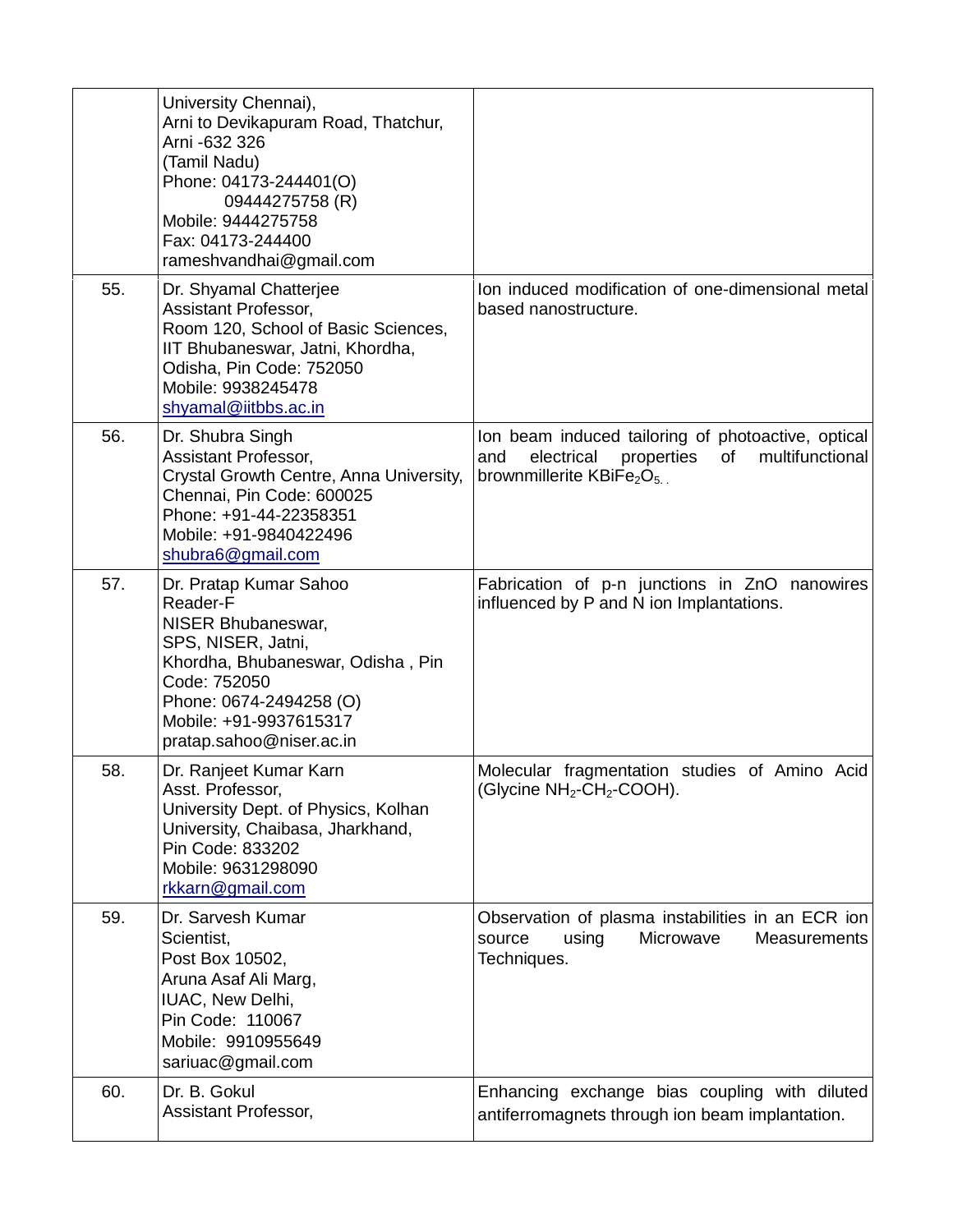|     | Department of Physics, Kongunadu Arts<br>and Science College, Coimbatore,<br>Pin Code: 641029<br>Mobile: 9659273714<br>gokulbangaru@gmail.com                                                                                                                                                                                  |                                                                                                                                                                  |
|-----|--------------------------------------------------------------------------------------------------------------------------------------------------------------------------------------------------------------------------------------------------------------------------------------------------------------------------------|------------------------------------------------------------------------------------------------------------------------------------------------------------------|
| 61. | Dr. Prakash Chand<br>Assistant Professor,<br>Department of Physics,<br>National Institute of Technology,<br>Kurukshetra, Haryana,<br>Pin Code: 136119<br>Mobile: +919896306873<br>KK_PC2006@yahoo.com                                                                                                                          | Impact of low ion beam implantation on the<br>structural, optical, electrical and photocatalytic<br>properties of ZnO/SnO <sub>2</sub> nanostructures.           |
| 62. | Dr. Rajnish Dhiman<br>Pool Scientist (CSIR),<br>Room No. 304, Department of Physics<br>& Astronomical Science, Central<br>University of Himachal Pradesh,<br>Dharamshala, TAB Shahpur, District<br>Kangra (HP), Pin Code: 176206<br>Phone: +91-1892-<br>237285 Extn- 409 (R)<br>Mobile: 08360677817<br>rdhiman81@gmail.com     | Nitrogen and Boron doping of carbon materials by<br>$N_2$ <sup>+</sup> and B <sup>+</sup> implantation for energy conversion and<br>energy storage applications. |
| 63. | Dr. B. Muthuraaman<br>Assistant Professor,<br>Department of Energy, University of<br>Madras, Guindy Campus, Chennai,<br>Tamilnadu, Pin Code: 600025<br>Phone: 044-22202782 (O)<br>Mobile: 9600926907<br>bm.raaman@gmail.com                                                                                                    | Investigation on catalytic activity and conductive<br>properties of ion beam induced polymeric cathodes<br>(PEDOT) for DSSC applications.                        |
| 64. | Ms. Anusmita Chakravorty<br>C/o. Dr. Debdulal Kabiraj<br>Department of Materials Science,<br>Inter University Accelerator Center,<br>Aruna Asaf Ali Marg, Vasant Kunj,<br>New Delhi-110067<br>Mobile: 9953533204 (Dr. Kabiraj)<br>d.kabiraj@gmail.com<br>Mobile: 9582779257 (Ms. Chakravorty)<br>anusmitachakravorty@gmail.com | Investigation into response of binary compounds<br>and complex oxides to energetic ions.                                                                         |
| 65. | Dr. Debais Mitra<br>Assistant Professor,<br>Department of Physics, University of<br>Kalyani, Kalyani, Nadia, West Bengal,<br>Pin Code: 741235<br>Mobile: 9674335531<br>debasis.mitra51@gmail.com                                                                                                                               | Study of the subshell resolved M shell ionization<br>with low velocity protons and heavy ions and the<br>effect of multiple ionization on atomic parameters.     |
| 66. | Dr. Debi Prasad Datta                                                                                                                                                                                                                                                                                                          | Self-organized synthesis of metal-semiconductor                                                                                                                  |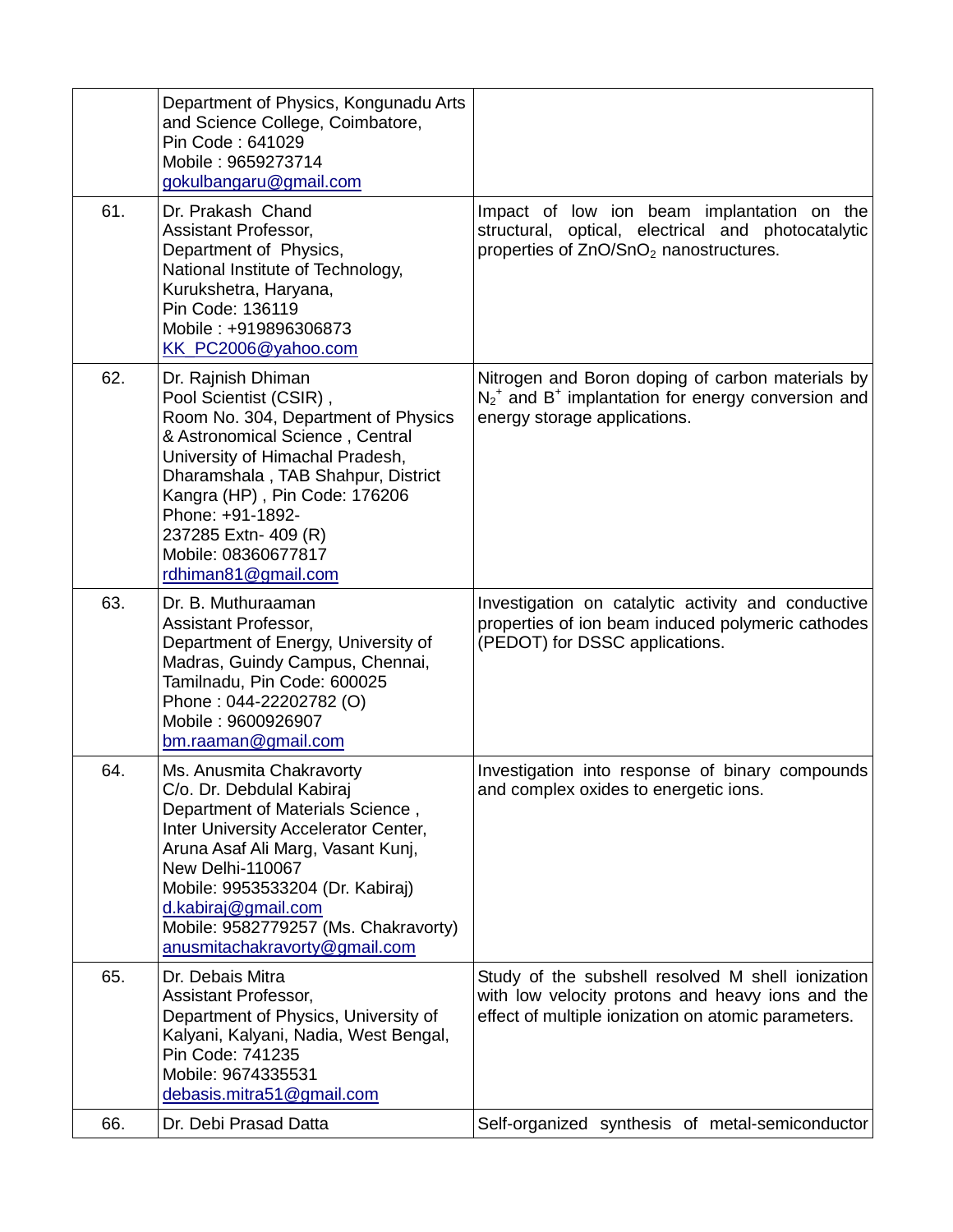|     | Assistant Professor,<br><b>Basic Sciences and Humanities</b><br>Department, Silicon Institute of<br>Technology, Silicon Hills, Patia,<br>Bhubaneswar,<br>Pin Code: 751024<br>Phone: + 9 1 8 2 6 0 33 3 6 0 9 (O)<br>Mobile: +91-9692712534<br>debipr@gmail.com               | core-shell nanoparticle by ion-beam-dewetting.                                                                                               |
|-----|------------------------------------------------------------------------------------------------------------------------------------------------------------------------------------------------------------------------------------------------------------------------------|----------------------------------------------------------------------------------------------------------------------------------------------|
| 67. | Dr. Aditya Sharma<br>Assistant Professor,<br>Department of Physics,<br>Manav Rachna University,<br>Sector - 43, Aravalli Hills, Delhi -<br>Surajkund Road, Faridabad - 121004,<br>(Haryana), India<br>Mobile: +91-8745864881<br>asharmaphy@gmail.com                         | Ion-implantation and irradiation<br>induced<br>local<br>electronic structure amendment in the polymorphs<br>of $ABO3$ perovskite thin films. |
| 68. | Dr. T. Nandi<br>Scientist-G<br>IUAC, New Delhi-67<br>Phone: 9868623816 (O)<br>nanditapan@gmail.com                                                                                                                                                                           | Testing an innovative idea to have enhanced<br>charge states for heavy ions from a stripper foil.                                            |
| 69. | Dr. Tanuja Mohanty<br>Assistant Professor,<br>School of Physical Sciences, JNU,<br><b>New Delhi- 110067</b><br>Phone: 011-26738802 (O)<br>011-26741389 (R)<br>Mobile: 9810947375<br>tanujajnu@gmail.com<br>tmohanty@mail.jnu.ac.in                                           | Exploration of novel optoelectronic properties of ion<br>implanted atomically thin hBN and hBN/graphene<br>for sensing applications.         |
| 70. | Mr. Lokesh Goel<br>DGFS-Ph.D.<br>Homi Bhabha National Institute,<br><b>Materials Science Division</b><br>2-319-S, 2nd Floor, Modlab-D, BARC,<br>Trombay, Mumbai, Pin Code: 400085<br>Phone: (+91)-22-2559-6881(Mr. Goel)<br>Mobile: (+91) 99900 50041<br>lokeshg@barc.gov.in | A study on the irradiation induced degradation in<br>Nb and Zr based structural materials.                                                   |
| 71. | Mr. Chandra Prakash Verma<br>C/o. Prof. G. Vijaya Prakash<br>Department of Physics,<br>Indian Institute of technology Delhi,<br>Pin Code: 110016<br>Phone: 011-265913626<br>prakash@physics.iitd.ac.in,<br>chandraprakash1612@gmail.com                                      | Effect of ion beams on the Si based photonic<br>architectures.                                                                               |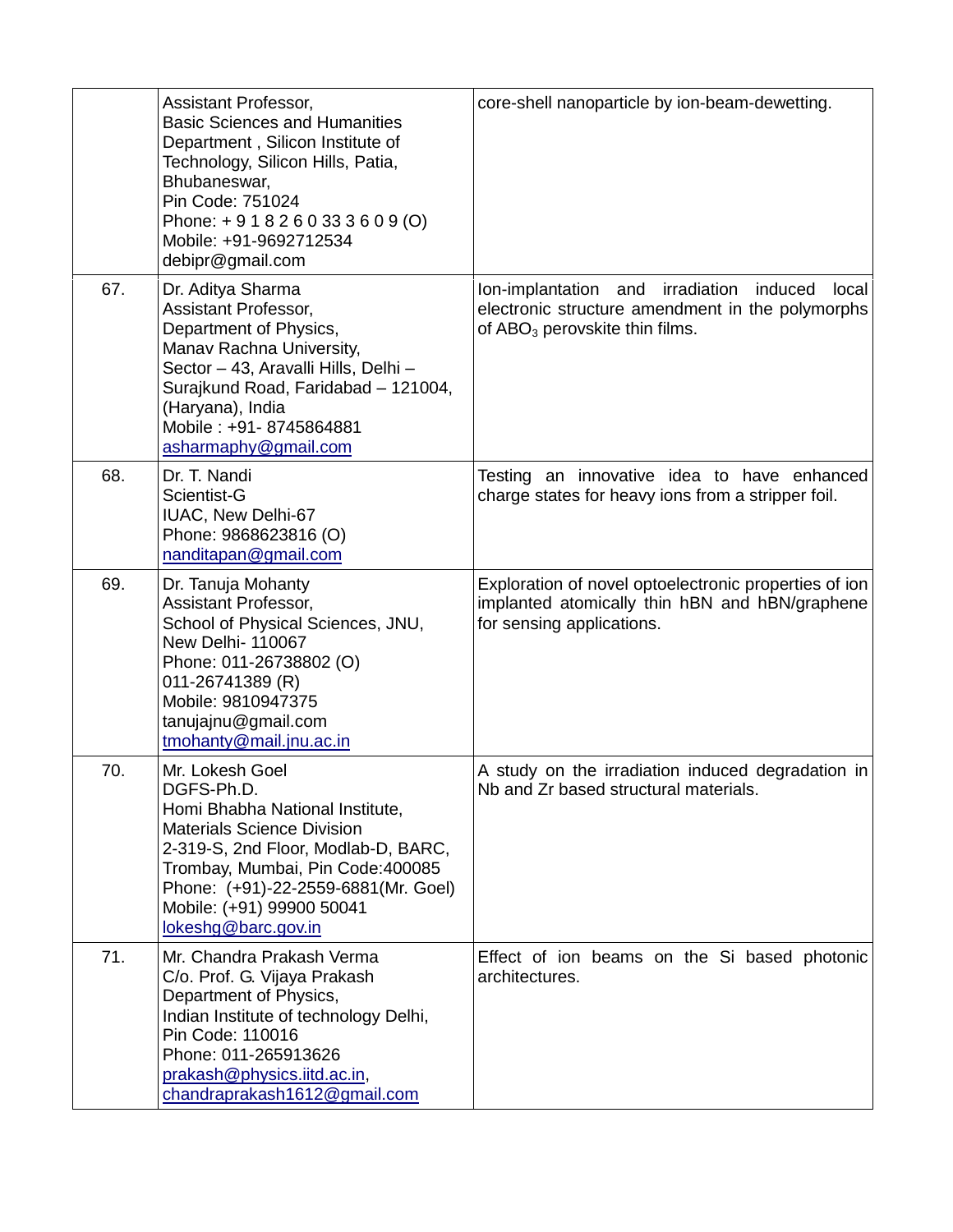| 72. | Dr. Ho Jin RYU<br>Associate Professor, Department of<br>Nuclear and Quantum Engineering,<br>Korea Advanced Institute of Science<br>and Technology (KAIST),<br>291 Daehak-ro, Yuseong-gu, 34141<br>Daejeon, South Korea<br>Phone: +82-42-350-3812 (O)<br>Mobile: +82-10-7253-8845<br>Fax: +82-42-350-3810<br>hojinryu@kaist.ac.kr | Fragmentation of high<br>burnup<br>fuel<br>nuclear<br>surrogate by simulated fission gas irradiation.                                         |
|-----|----------------------------------------------------------------------------------------------------------------------------------------------------------------------------------------------------------------------------------------------------------------------------------------------------------------------------------|-----------------------------------------------------------------------------------------------------------------------------------------------|
| 73. | Prof. Shatendra K Sharma<br>Professor, School of Engineering and<br>Director USIC JNU Delhi                                                                                                                                                                                                                                      | Optimization of plasma instabilities in ECR<br>ion l<br>using<br>fourier<br>analysis<br>sources<br>and<br>X<br>ray<br>spectroscopy technique. |
|     | Mailing Address: Jawahar Lal Nehru<br>University Delhi, Aruna Asaf Ali Marg,<br>JNU Delhi,<br>Pin Code: 110067<br>Phone: 011-26742604 (O)<br>Mobile: 9812721748<br>shatendra@gmail.com                                                                                                                                           |                                                                                                                                               |
| 74. | Ms. Vandana<br>PhD student,<br>C/o Prof. Shyam Kumar<br>Dept. of Physics, Kurukshetra<br>University, Kurukshetra, Pin Code:<br>136119<br>Phone: +91-11-26591348 (O)<br>Mobile: +91-7834837305<br>panchalvandy@gmail.com                                                                                                          | Nanopatterning of Si surface using low energy ion<br>beam Irradiation.                                                                        |
| 75. | Ms. Azra Haroon<br>C/o. Dr. Arham Shareef Ahmed,<br>Department Of Physics, Aligarh Muslim<br>University, Aligarh,<br>Pin Code: 202002<br>Phone: 7500886505 (Dr. Ahmed)<br>arhamshareef@gmail.com<br>Mobile: 7500869789 (Ms. Haroon)<br>haroonazra@gmail.com                                                                      | Fabrication, characterization and applications of<br>Tungsten Oxide ( $WO3$ ) nanocomposites.                                                 |
| 76. | Mr. Ch. Vikar Ahmad<br>C/o. Dr. Punita Verma<br>Department of Physics,<br>Kalindi College, University of Delhi,<br>Pin Code: 110007<br>Mobile: 8800650576 (Dr. Verma)<br>drpunitaverma.nature@gmail.com<br>Mobile: 8800358107 (Mr. Ahmad)<br>choudharyvikarahmad@gmail.com                                                       | Ion atom collisions in low energy regime.                                                                                                     |
| 77. | Mr. Akash Kumar                                                                                                                                                                                                                                                                                                                  | Effect of beam irradiation on dielectric and electro-                                                                                         |